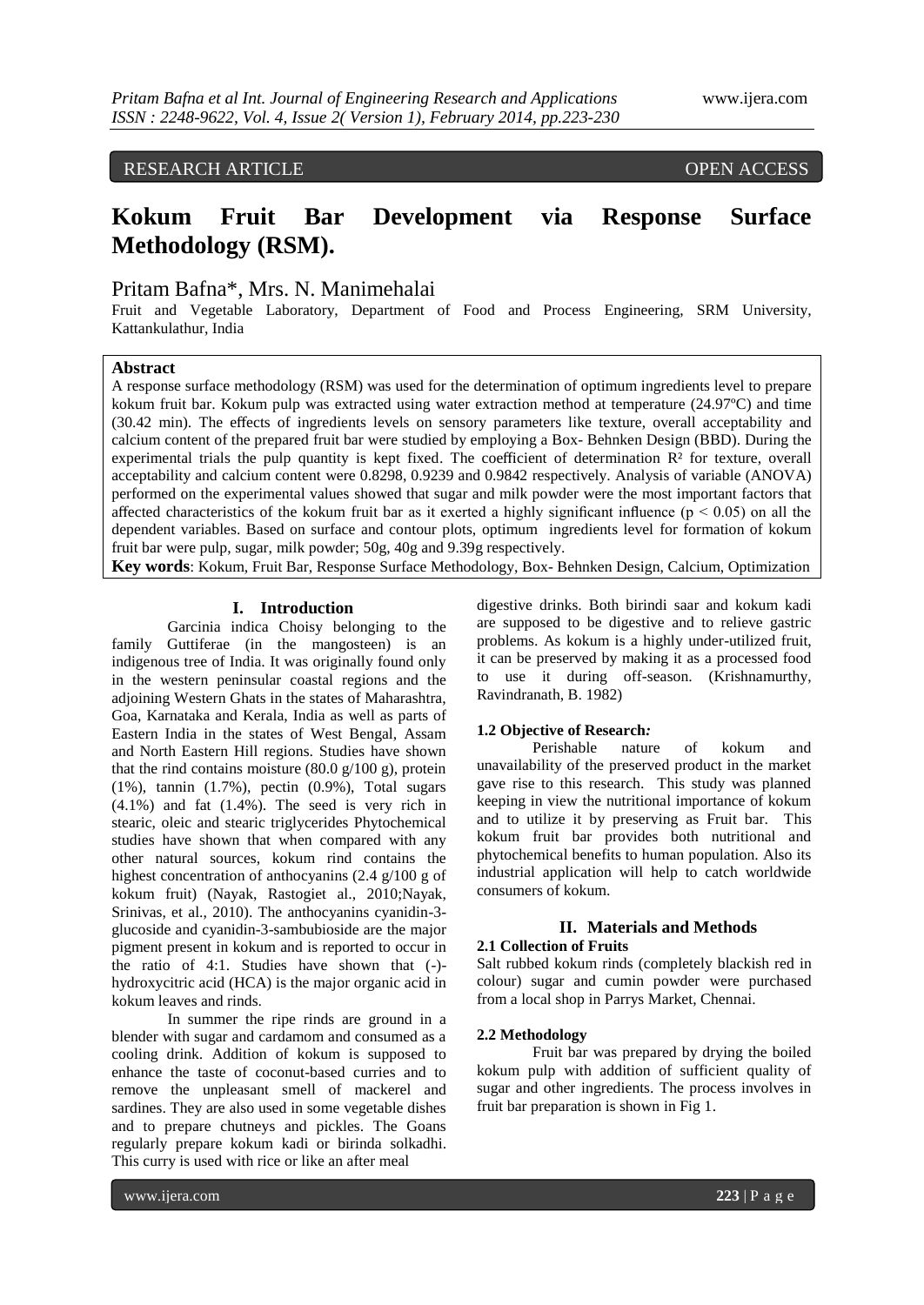

**Fig 1.Process of making Kokum Fruit Bar.**

#### **2.2.1 Equipment used**

The laboratory scale mixer consists of two parts- Mixing jar and motor (Preethi Himaachal& Co. Solan, India). A grinding blade made up of stainless steel (1.6 mm thick) with three cutting edges was used to grind the material in the jar.

#### **2.2.2 Extraction of Kokum Pulp**

Purchased kokum rinds were washed in cold water three times for the removal of salt.100 g of the

samples was used for each treatment. Equal amount (100ml) of water was added to the washed rinds. The washed rinds were soaked in water at 24.97°C temperature for 30.42 min of time. The kokum pulp was extracted by grinding into the mixer operated at 5000 rpm for 5 min at controlled room temperature (28-32 °C). After extracted, the pulp was strained through 20 mesh stainless steel sieve to get the smooth pulp.

## **2.3 Experimental Design Layout**

The levels of ingredients were selected based on basic trials. By keeping the pulp quantity constant as 50gmthe independent variables considered were: Sugar quantity (40-60g) and milk powder quantity (5.0-15.0g). A two -variable (three levels of each variable) 3-level factorial design and a response surface methodology (RSM) were used to understand the interactions of sugar and milk powder quantity on the texture overall acceptability and calcium content of the prepared fruit bar in 13 runs (Table2.2), of which 4 were centre edge, four were factorial, and five were at centre point.

| <b>Ingredients</b> | Levels     |
|--------------------|------------|
| Sugar $(g)$        | 40, 50, 60 |
| Milk powder $(g)$  | 5, 10, 15  |

#### **2.4 Fruit Bar Development Trials**

The fruit bar development trials were carried out and the responses observed also shown in the table 2.2

# **2.4Determination of Sensory Parameters**

The sensory parameters of the prepared fruit bar samples like texture and overall acceptability were evaluated on the basis of 9 point hedonic scale using B2 Monadic Test of sensory. The samples were given to 20 semi trained panel members.

**Table 2.2 - Effect of process variables on texture, overall acceptability and calcium content of prepared kokum fruit bar.**

| Run                     | Factor 1<br>Sugar $(g)$<br>$X_1(x_1)$ | Factor 2<br>Milk powder<br>(g)<br>$X_2(x_2)$ | <b>Response 1</b><br><b>Texture</b> | <b>Response 2</b><br><b>Overall</b><br><b>Acceptability</b><br>(OA) | <b>Response 3</b><br>Ca content<br>(mg/100g) |
|-------------------------|---------------------------------------|----------------------------------------------|-------------------------------------|---------------------------------------------------------------------|----------------------------------------------|
| $\mathbf{1}$            | $40(-1)$                              | 10(0)                                        | 8.52                                | 8.69                                                                | 94                                           |
| $\mathbf{2}$            | 50(0)                                 | 10(0)                                        | 8.34                                | 8.5                                                                 | 92                                           |
| 3                       | $60 (+1)$                             | 10(0)                                        | 8.17                                | 8.27                                                                | 93                                           |
| $\overline{\mathbf{4}}$ | 50(0)                                 | 10(0)                                        | 8.32                                | 8.43                                                                | 92                                           |
| 5                       | 50(0)                                 | 10(0)                                        | 8.3                                 | 8.5                                                                 | 93                                           |
| 6                       | $40(-1)$                              | $5(-1)$                                      | 8.1                                 | 8.32                                                                | 84                                           |
| $7\phantom{.0}$         | $60 (+1)$                             | $5(-1)$                                      | 7.27                                | 7.86                                                                | 85                                           |
| 8                       | $60 (+1)$                             | $15 (+1)$                                    | 8.36                                | 8.38                                                                | 105                                          |
| $\boldsymbol{9}$        | 50(0)                                 | 10(0)                                        | 8.37                                | 8.41                                                                | 92                                           |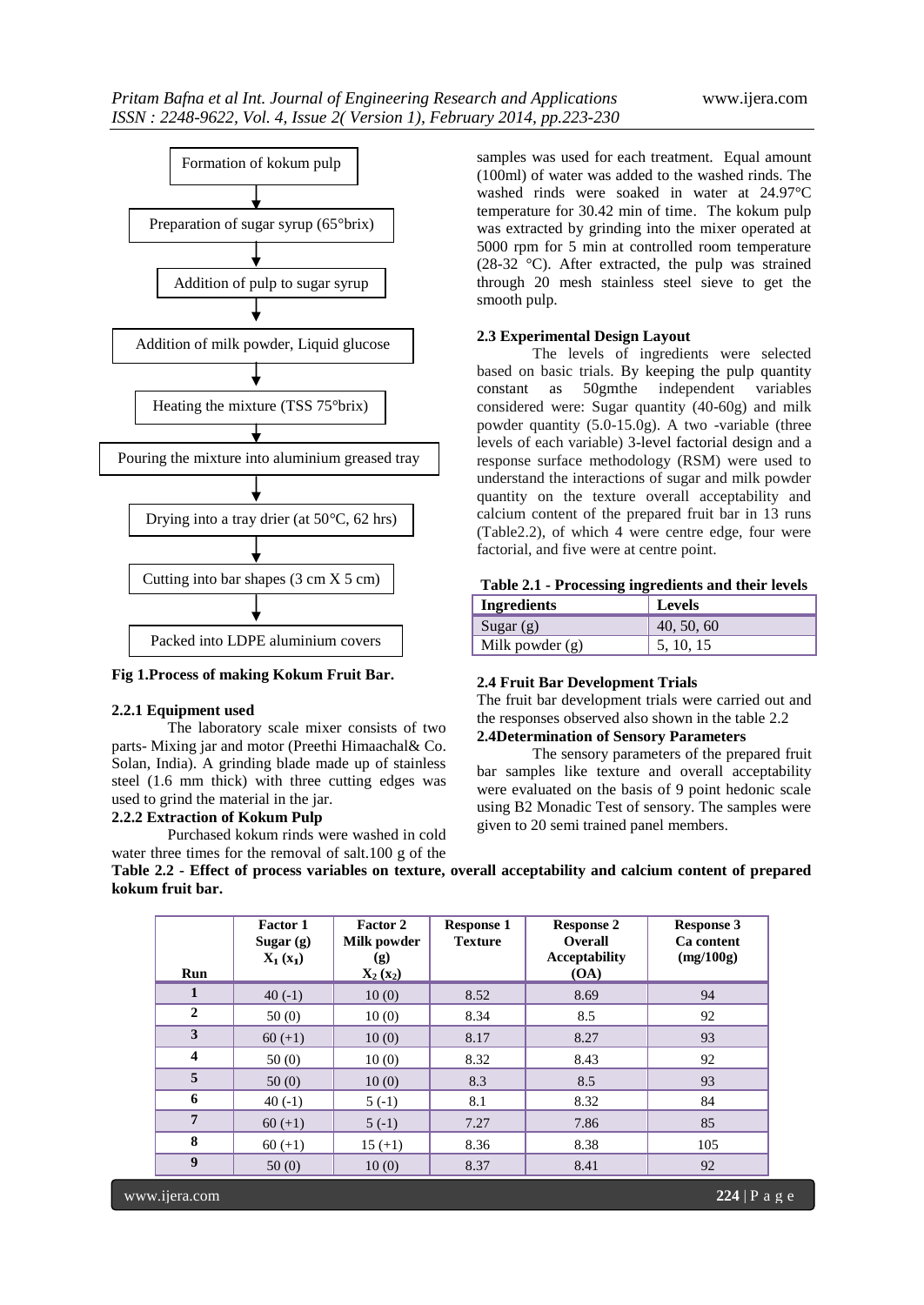| 10 | 50(0)    | 10(0)     | 8.28 | 8.37 | 93  |
|----|----------|-----------|------|------|-----|
| 11 | $40(-1)$ | $15 (+1)$ | 7.85 | 8.46 | 104 |
| 12 | 50(0)    | $15 (+1)$ | 8.47 | 8.23 | 105 |
| 13 | 50(0)    | $5(-1)$   | 8.3  | 8.12 | 84  |

Liquid glucose  $= 2g$ 

x represents the coded level of variables; X represents the actual level of variables.

## **2.5 Calcium Content Determination**

Calcium is determined as calcium pectate. Pectin extracted from plant material is saponified with alkali and precipitated as calcium pectate from an acid solution by addition of calcium chloride. The calcium pectate precipitate is washed until free from chloride, dried and weighed.

# **2.6 Statistical Analysis for Optimization of Ingredients Quantity**

The response functions y (dependent variables) were sugar quantity and milk powder quantity. The following second-order polynomial model was fitted to the dependent variables with the experimental data (Eq.1.1)

$$
(1.1)
$$

$$
y = b_0 + b_1 X_1 + b_2 X_2 + b_{12} X_{12} + b_{12} X_1^2 + b_{22} X_2^2
$$

The coefficients of the polynomial were represented by  $b_0$  (constant term),  $b_1$  and  $b_2$  (linear effects),  $b_{11}$  and  $b_{22}$ (quadratic effects), and  $b_{12}$ (interaction effects).The analysis of variance (ANOVA) tables were generated and the effect and regression coefficients of individual linear, quadratic and interaction terms were determined. The significance of all the terms in the polynomial was judged by computing the P value (Prob.> F) at 0.001, 0.01 or0.05 significance level. Response surfaces and contour plots were generated with the help of commercial statistical package, Design-Expert (2010) — version 8.1.6 STAT-EASE, USA.

#### **2.7Optimization**

Numerical and graphical optimization was carried out for the independent variables to obtain the fruit bar with Maximum texture, Overall acceptability scores and calcium content using Design-Expert software. Conventional graphical method was applied to obtain Maximum pulp of all responses. Predictive models were used to graphically represent systems. Contour plots of the response variables were utilized to select optimum ingredients level of kokum pulp sugar, milk powder quantity for the production of kokum fruit bar.

#### **III. Results and Discussions 3.1 Statistical Analysis**

Table 3.1, summarizes the results of each dependent variable with their coefficients of determination (R²). The statistical analysis indicates that the proposed model was adequate, possessing no significant lack of fit and with very satisfactory values of the  $R<sup>2</sup>$  for all the responses. The  $R<sup>2</sup>$  values for texture, overall acceptability and calcium content were 0.8298, 0.9239 and 0.9842 respectively. The closer the value of  $\mathbb{R}^2$  to unity, the better is the empirical models fit the actual data. On the other hand, the smaller the value of  $\mathbb{R}^2$  the less relevance the dependent variables in the model have in explaining the behaviour of variations (Little & Hills, 1978; Mendenhall, 1975).

| Table 3.1 Regression coefficients and ANOVA of the second-order polynomial model for the response |
|---------------------------------------------------------------------------------------------------|
| variables texture, OA and calcium content (in coded units).                                       |

| Run                  | df                                                                 | <b>Estimated Variables</b> |               |                  | <b>F</b> -values |           |         | P value Prob. $>$ F |               |              |
|----------------------|--------------------------------------------------------------------|----------------------------|---------------|------------------|------------------|-----------|---------|---------------------|---------------|--------------|
|                      |                                                                    | Texture                    | <b>OA</b>     | Ca               | Texture          | <b>OA</b> | Ca      | Texture             | <b>OA</b>     | Ca           |
|                      |                                                                    |                            |               | cont             |                  |           | cont    |                     |               | cont         |
| <b>Model</b>         | 5                                                                  | 8.39                       | 8.44          | 92.55            | 6.83             | 17.01     | 238.88  | 0.0128              | 0.0009        | 0.0001       |
| $X_1$                |                                                                    | $-0.11$                    | $-0.16$       | 0.17             | 2.39             | 28.35     | 0.32    | 0.1661              | $0.0011**$    | 0.5920       |
| $\mathbf{X_2}$       |                                                                    | 0.17                       | 0.13          | 10.17            | 5.43             | 18.24     | 1172.92 | 0.0526              | $0.0037**$    | $0.0001$ *** |
| $X_1 X_2$            | $\mathbf{\mathbf{\mathbf{\mathbf{\mathbf{\mathbf{\mathbf{I}}}}}}}$ | 0.34                       | 0.095         | 0.001            | 14.33            | 6.66      | 0.001   | $0.0068*$           | $0.0364*$     | 0.9875       |
| $X_1^2$              |                                                                    | $-0.22$                    | 0.058         | 0.57             | 4.45             | 1.73      | 1.69    | 0.0728              | 0.2297        | 0.23465      |
| $X_2^2$              |                                                                    | $-0.18$                    | $-0.25$       | 1.57             | 3.01             | 31.03     | 12.86   | 0.01256             | $ 0.0008*** $ | $0.0089**$   |
| Lack-of-fit          |                                                                    |                            |               |                  |                  |           |         | 0.0786              | 0.1954        | 0.1743       |
| $\mathbf{R}^2$       |                                                                    | 0.8298                     | 0.9239        | $ 0.9842\rangle$ |                  |           |         |                     |               |              |
| Pred. $\mathbb{R}^2$ |                                                                    | 0.7883                     | 0.8696 0.9616 |                  |                  |           |         |                     |               |              |

\*\*\*Significant at 0.001 level; **\*\***Significant at 0.01 level; **\***Significant at 0.05 level

**3.2 Effect of Ingredients on Response Variables 3.2.1 Texture**

www.ijera.com **225** | P a g e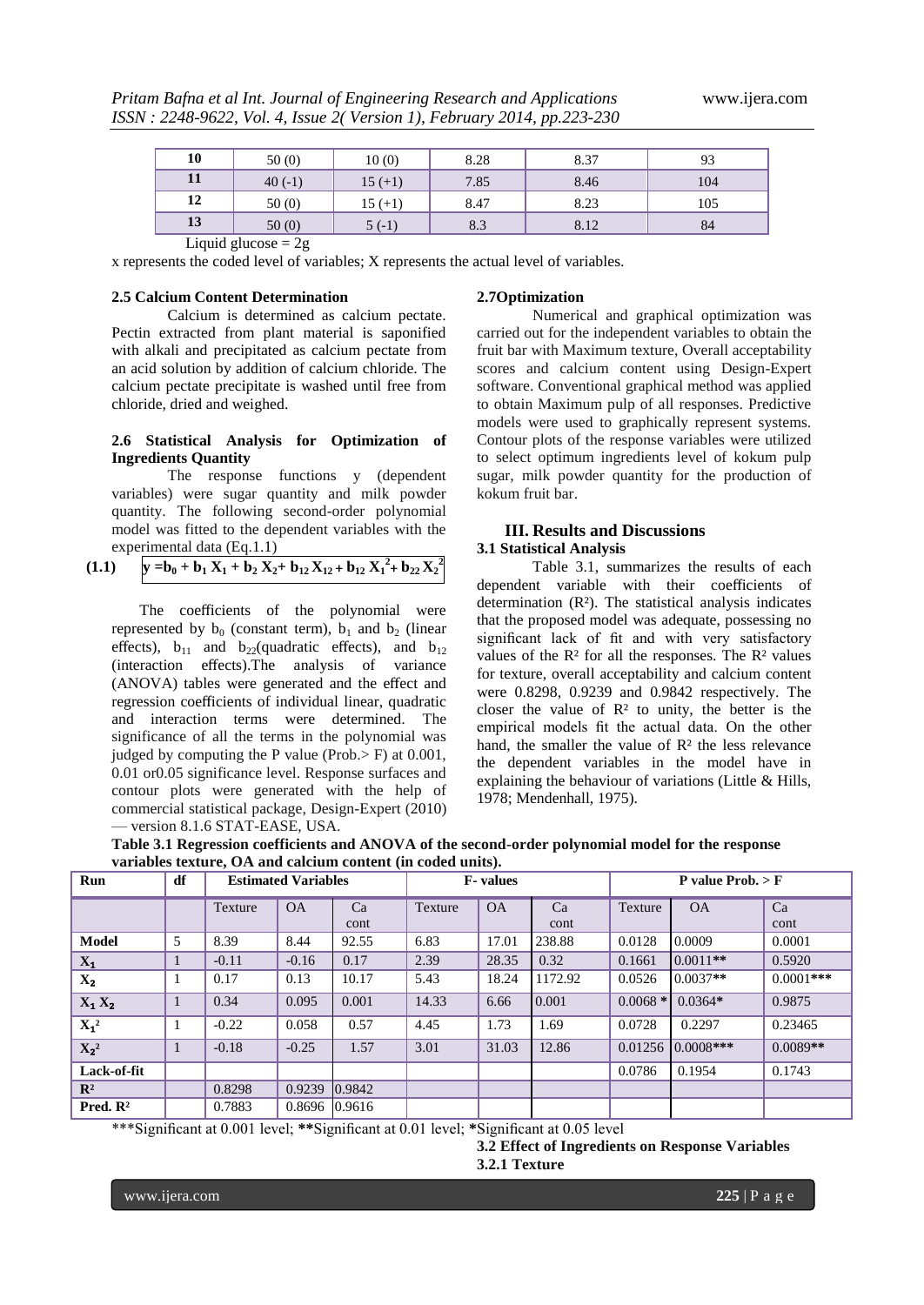ANOVA (Table 3.1) indicated that the texture was highly significant at 1% level on interaction term of Sugar and milk powder quantity. Quadratic terms of process variables were not having any significant effect. By neglecting the non significant terms in Eq. 1.1and with the coded values of independent variables, the following equation (Eq. 1.2) describes the effect of significant process variables on texture of the produced fruit bar.  $T$ **(1.2) Texture** = **8.39** + **0.34 \***  $X_1X_2(R^2 = 0.82)$ 

Where,  $X_1$  is the sugar quantity in grams;  $X<sub>2</sub>$ is the milk powder quantity. The interaction term of pulp quantity, (Eq. 1.2) indicated that colour increased with increase of this variable. The quadratic terms suggested that increase of these variables resulted in increase of colour. The variation of colour with pulp, sugar level were graphically presented in the 3-D surface plot and contour plots (Fig. 3.1a, 3.2b).



#### **3.2.2Overall Acceptability**

ANOVA (Table 3.1) indicated that the Anthocyanin content was significant at 1% level on linear terms of sugar quantity and milk powder quantity. Quadratic terms of process variable; milk powder quantity was having significant effect at 0.1% level on overall acceptability of the fruit bar. Interaction term also had the significant effect of 5% level on overall acceptability. By neglecting the non significant terms in Eq. 1.1and with the coded values of independent variables, the following equation (Eq. 1.3) describes the effect of significant process variables on overall acceptability of the produced fruit bar.

$$
(1.3) \qquad \qquad \overline{OA.} = 8.44 - 0.16 * X_1 + 0.13 * X_2 + 0.095 * X_1 X_2 - 0.25 * X_2^2 (R^2 = 0.92)
$$

The positive coefficients of the linear term of milk powder quantity (Eq. 1.3) indicated that overall acceptability content increased with increase of milk powder. The quadratic terms suggested that increase of this variable resulted in decrease of overall acceptability. The interaction term showed that increase in the term causes increase of overall acceptability. The variation of Overall acceptability with sugar and milk powder were graphically presented in the 3-D surface plot and contour plots (Fig. 3.3a, 3.4b).

# **3.2.3 Calcium Content**

ANOVA (Table 3.1) indicated that the calcium content was significant at 0.1% level on linear term of milk powder quantity. Quadratic terms of process variable; milk powder quantity was having significant effect at 5% level on calcium content. No Interaction term also had any significant effect. By neglecting the non significant terms in Eq. 1.1and with the coded values of independent variables, the following equation (Eq. 1.4) describes the effect of significant process variables on calcium content of the produced fruit bar.

# **(1.4)** Calcium content =  $92.55 + 10.17 * X_2 + 1.57 * X_2^2 (R^2 = 0.98)$

The positive coefficients of the linear term of process variables (Eq. 1.4) indicated that calcium

content increased with increase of this variable. The quadratic terms suggested that increase of milk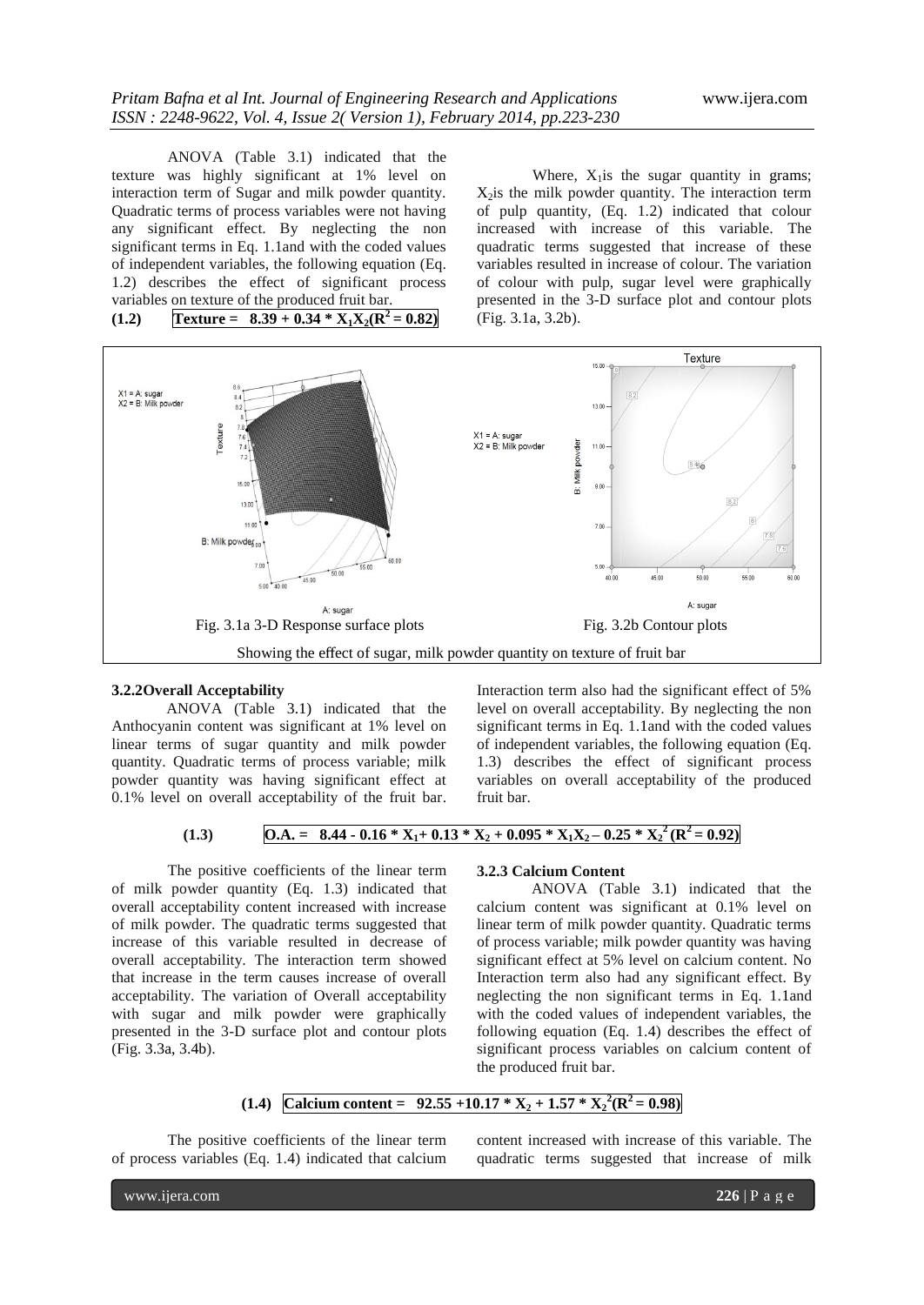powder resulted in increase of calcium content. The variation of calcium content with sugar and milk powder were graphically presented in the 3-D surface plot and contour plots (Fig. 3.5a, 3.6b)







.

# **3.3 Numerical Optimization**

Figs.  $3.7 - 3.9$ show the optimum levels of the process parameters to obtain the fruit bar with maximum texture, overall acceptability score and calcium content, respectively by numerical optimization. The contours indicate that when the fruit bar was prepared with pulp, sugar, milk powder; 50g, 40g and 9.39g respectively gives the predicted value of maximum texture score 8.29, overall acceptability score 8.68 and calcium content 91.73mg/100g.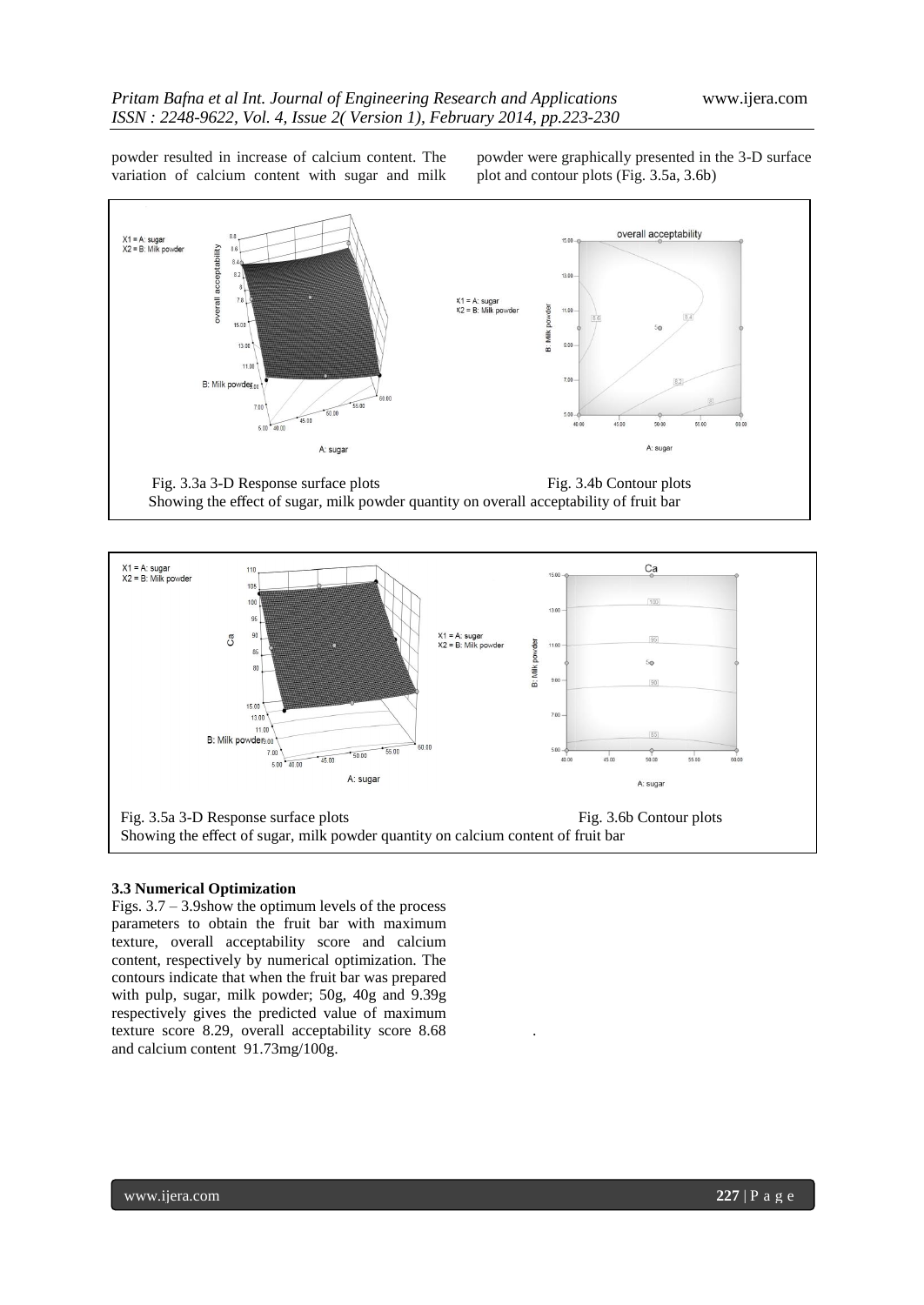

### **3.4 Optimized Ingredients Level for Kokum Fruit Bar Production**

In graphical optimization overlay plot (Fig. 3.10) was obtained by applying superimposing surface methodology to contour plots of the response variables to select optimum levels of ingredients. The



optimum was obtained at pulp, sugar, milk powder; 50g, 40g and 9.39g respectively from the overlay plot.



www.ijera.com **228** | P a g e Fig. 3.10 Optimium ingredients level for kokum fruit bar poroduction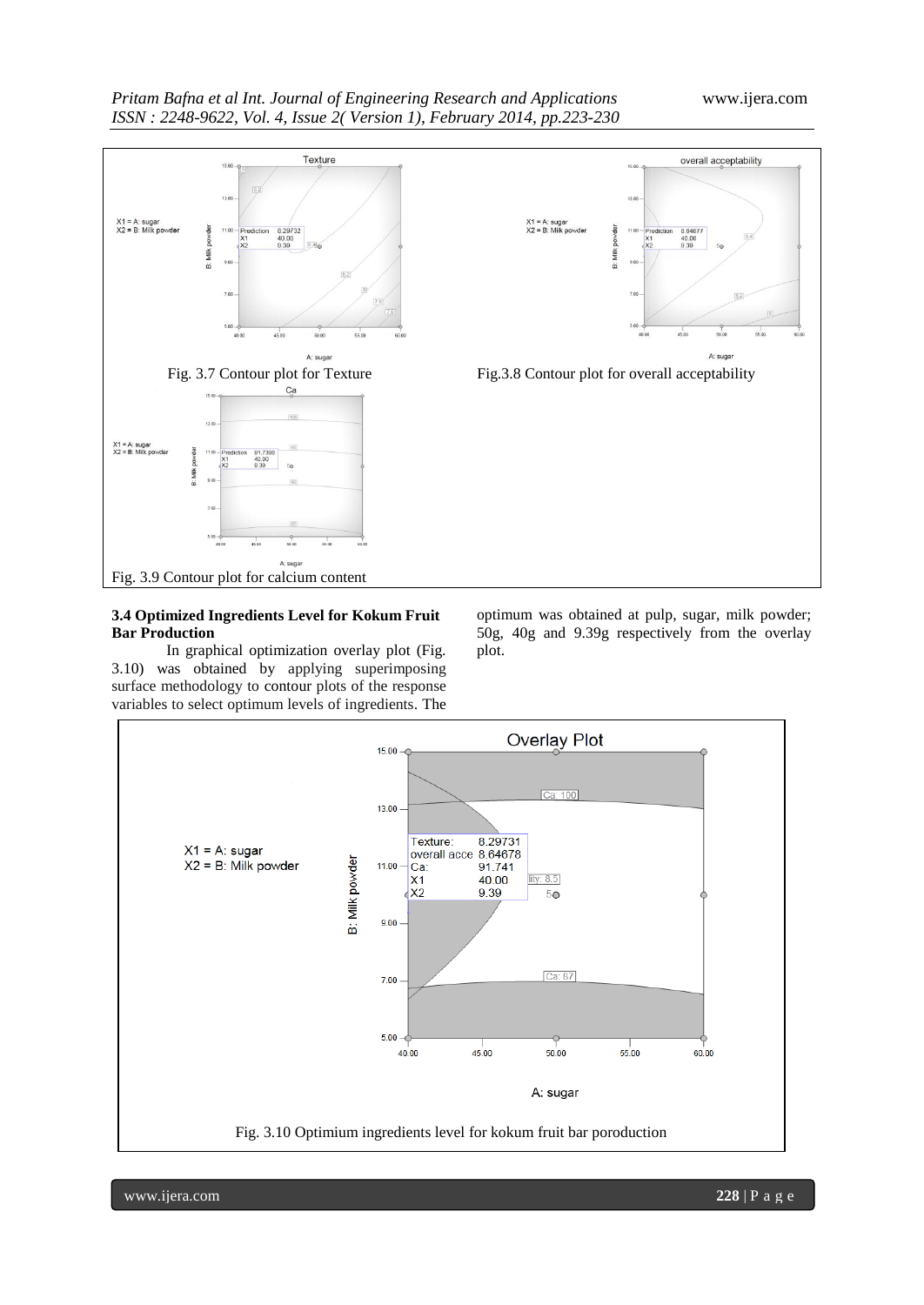## **IV. Conclusions**

The different levels of ingredients for preparation of kokum fruit bar showed that all these variables markedly affect texture, overall acceptability score and calcium content of the prepared fruit bar. These can be related to the ingredients levels by using second order polynomials. Using the contour plots, the optimum set of the ingredients are obtained graphically for the production of kokum fruit bar. The optimized ingredients level achieved after the numerical and Graphical optimization for maximum texture, overall acceptability score and calcium content were, pulp, sugar, milk powder; 50g, 40g and 9.39g respectively. The desirability of 0.87 was achieved at this optimum point. The predicted values of texture, overall acceptability score and calcium content were 8.29, 8.68, 91.73mg/100g respectively, at optimum ingredients level.

# **References**

- [1] Agarwal, G. and S. Mangaraj, (2005). Studies on physico-chemical changes in selected fruits during storage, Beverage and Food World, 32(11): 72-75.
- [2] Anon, D., Sunil Sachdeva and S. Singh, (1995). Methods of determination of sensory quality of foods. J. Food Science and Technology, 32(7): 67-68.
- [3] Anonymous, (1996). Adapted from Herald of health, Fruits - Natures Tonic, Nutrition, pp: 56-57.
- [4] Aruna, K., R. Dhanalakshmi and V. Vimala, (1998). Development and storage stability of Cereal-based papaya powder. J. Food Science and Technology, 35(3): 250-254.
- [5] Ashwah, E.I., F.A. Abd, N.M. Baki, S.K. Samahy, E.I. Abd and M.H. Fadeel, (1982). Effect of storage on the characteristics of the concentrated orange and lime juice. Agricultural Research Review, 38(3): 275- 288.
- [6] Bhattacharyya, B.K. and D. Bhattacharjee, (2007). Bactriocin: A biological food preservative, J. Food Science and Technology, 44(5): 459-464.
- [7] Chandrajit Singh, G.S. Poonia and M.S. Toor, (1994).Distribution pattern of fruit processing industry in Punjab. Indian Food Packers, Jan-Feb., XL VIII(1): 47.
- [8] Das, A.K., (1991). Policy issues on processed food industry. Indian Food Industry, 10(1): 14-25.
- [9] Food Science and Technology, (1999). Use of ozone to improve the safety of fresh fruits and vegetables, 53(10): 58-61.
- [10] Graumlich, T.R., (1981). Survival and recovery of thermally stressed Yeast in Orange juice. J. Food Science, 46(5): 1410- 1411.
- [11] Jain, M.S. and G. Agawal, (2005). Studies on Physico-chemical changes in selected fruits during storage, Beverage and Food World, 32(11): 72-75.
- [12] Jayaprakasha, G. K., &Sakariah, K. K. (2002). Determination of organic acids in leaves and rinds of Garcinia indica (Desr.) by LC. Journal of Pharmaceutical and Biomedical Analysis, 28, 379-384.
- [13] Johnson, M. and M. Hessel, (1982). Stability of Ascorbic acid in ready to drink juices.Varfoda, 34(5): 267-279.
- [14] Kalra, S.K. and D.K. Tandon, (1985). Physico-chemical changes in mango pulp during ambient storage in glass containers, J. Food Science and Technology, 22: 343-345.<br>Krishnamurthy, N., Lewis, Y. S.,
- [15] Krishnamurthy, N., Lewis, Y. S., &Ravindranath, B. (1982). Chemical constituents of Kokum fruit rind. Journal of Food Science and Technology, 19(3), 97- 100.
- [16] Maheshwari, B., & Reddy, S. Y. (2005). Application of kokum (Garcinia indica) fat as cocoa butter improver in chocolate. Journal of the Science of Food and Agriculture, 85, 135-140.
- [17] Nayak, C. A., Rastogi, N. K., &Raghavarao, K. S. M. S. (2010). Bioactive constituents present in Garcinia indica Choisy and its potential food applications: A review. International Journal of Food Properties, 13, 441-453.
- [18] Otto, K., (1984) Minimum shelf life of fruit juices. Flurssigesobst, FRG, 51(11): 574- 580.
- [19] Pritam G. Bafna, (2012). Optimization of Process Parameters for Extraction of Kokum (Garcinia Indica) Fruit Pulp using Response Surface Methodology (RSM) , International Journal of Scientific & Engineering Research, 3 (8), 1-7
- [20] Ranganna, S., (1986). Sensory evaluation General Instruction for microbiological examination. Hand book of Analysis and the quality control for fruits and vegetable products. II edition, Tata McGraw Hill Publishing Company Ltd., New Delhi, pp: 670-686.
- [21] Rao, M.A. Mir and N. Nirankar(1993). Storage changes in Fortified Mango Bars. J. Food Science and Technology, 30(4): 279- 282.